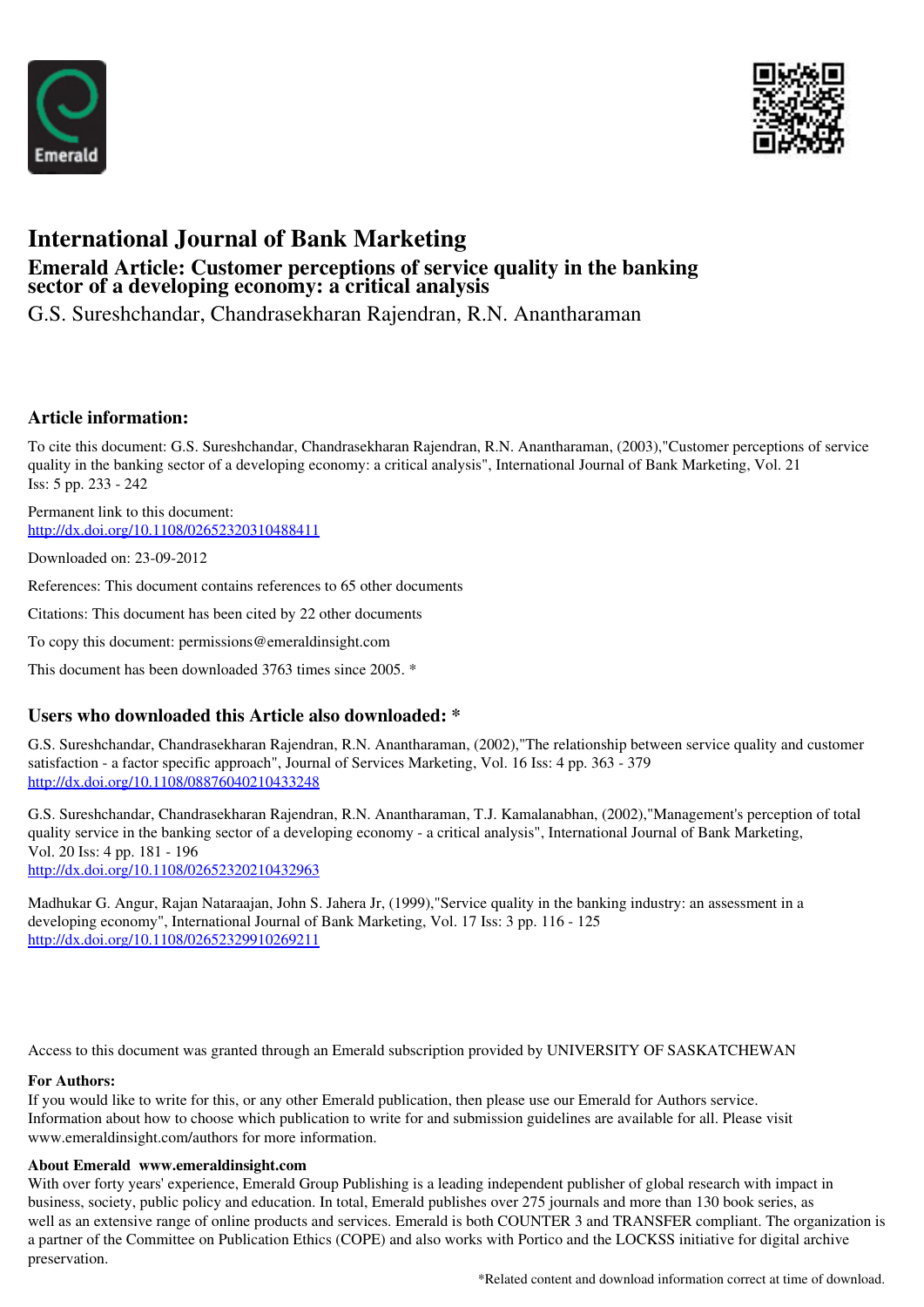# **Customer perceptions of service quality in the** banking sector of a developing economy: a critical analysis

## **G.S. Sureshchandar**

Industrial Management Division, Department of Humanities and Social Sciences. Indian Institute of Technology Madras, Tamil Nadu, India

## **Chandrasekharan Rajendran**

Industrial Management Division, Department of Humanities and Social Sciences, Indian Institute of Technology Madras, Tamil Nadu, India

## R.N. Anantharaman

Industrial Management Division, Department of Humanities and Social Sciences, Indian Institute of Technology Madras, Tamil Nadu, India

#### **Keywords**

Services, Quality, Critical success factors. Banking. India

#### **Ahetract**

Focusses on investigating the critical factors of customer perceived service quality in banks of a developing economy - India. Compares and contrasts the three groups of banks in India with respect to the service quality factors from the perspective of the customers. There seems to be a great amount of variation with respect to the level of service quality offered by the three groups of banks. Identifies the factors that discriminate the three groups of banks. Customers in developing economies seem to keep the "technological factors" of services such as core service and systematization of the service delivery as the vardstick in differentiating good and bad service while the "human factors" seem to play a lesser role in discriminating the three groups of banks. The service quality indices with respect to the three groups and the Indian banking industry as whole, offer interesting information on the level of service quality delivered by banks in India.

#### **Received December 2000 Revised October 2002 Accepted February 2003**



International Journal of Bank ....<br>Marketing 21/5 [2003] 233-242

C MCB UP Limited **ISSN 0265-2323]** DOI 10.1108/026523203104884111

## **1.** Introduction

The banking industry in India has been a witness for the last decade to several regulatory changes that have resulted in a heightened level of competition among the banks. The entry of private sector banks and foreign banks, subsequent to the recommendations of the Narasimhan committee, have increased manyfold the expectations of the customers in all areas relating to customer service (Thampy and Madanmohan, 1999). India's banking system responded to the post-liberalization reforms in a creditable manner by showing admirable alacrity in absorbing the impact of reforms (Savlani, 2000). Thanks to maturing markets and global competition, bankers have been forced to explore the trade-off between winning new customers and retaining old ones. The focus of marketing has shifted to managing relationships with customers. The advent of private sector and foreign banks has also been instrumental in providing greater benefits and new service options to customers (Panigrahy, 2000). Though Indian banking is subjected to severe criticisms for its high amount of bad debts and lower profits, one crucial aspect of its performance that stands out glitteringly is its contribution to the development and diversification of the Indian economy which witnessed a great surge in the last three decades (Prasad, 1997).

Banking is no longer regarded as a business dealing with money transactions alone, but is also seen as a business related to information on financial transactions (Padwal, 1995). In other words, it is believed that information technology (IT) plays a significant role in providing better customer

The Emerald Research Register for this journal is available at http://www.emeraldinsight.com/researchregister



service, presumably at a lower cost. Several innovative IT-based services such as automated teller machines (ATM), electronic fund transfer, anywhere-anytime banking, smart cards, net banking, etc. are no longer alien concepts to Indian banking customers (Rawani and Gupta, 2000). But the diffusion of technology is somewhat slow in public sector banks when compared to private sector banks and foreign banks (Banker, 1998). In the case of private sector banks, bank automation has been far easier as their size is small and they also started their operations afresh. As regards the foreign banks, they already have the advantage of good automation experience in several banking applications (Kaujalgi, 1999).

Although the presence of private sector banks and foreign banks have kindled a competitive spirit among the state-owned nationalized banks, the nationalized banks are not up to the task yet, as far as challenging the private sector and foreign banks with respect to the quality of services delivered by them - in terms of the intensity, depth, diversity and range of services offered. Nevertheless, the Reserve Bank of India, the country's central regulatory bank continues to move towards greater liberalization, in order to foster competition among the nationalized banks (Angur et al., 1999). The Indian monetary and credit policy adopted in 1997 has wide economic implications for banks as it contains provisions that allow greater freedom for banks (Kaushik, 1997; Thacker,  $1997$ ).

In essence, Indian banking is in the grip of profound structural changes as evident from the phenomenal growth in the size, spread and activities undertaken by them. Many leading business magazines like Business

The current issue and full text archive of this journal is available at http://www.emeraldinsight.com/0265-2323.htm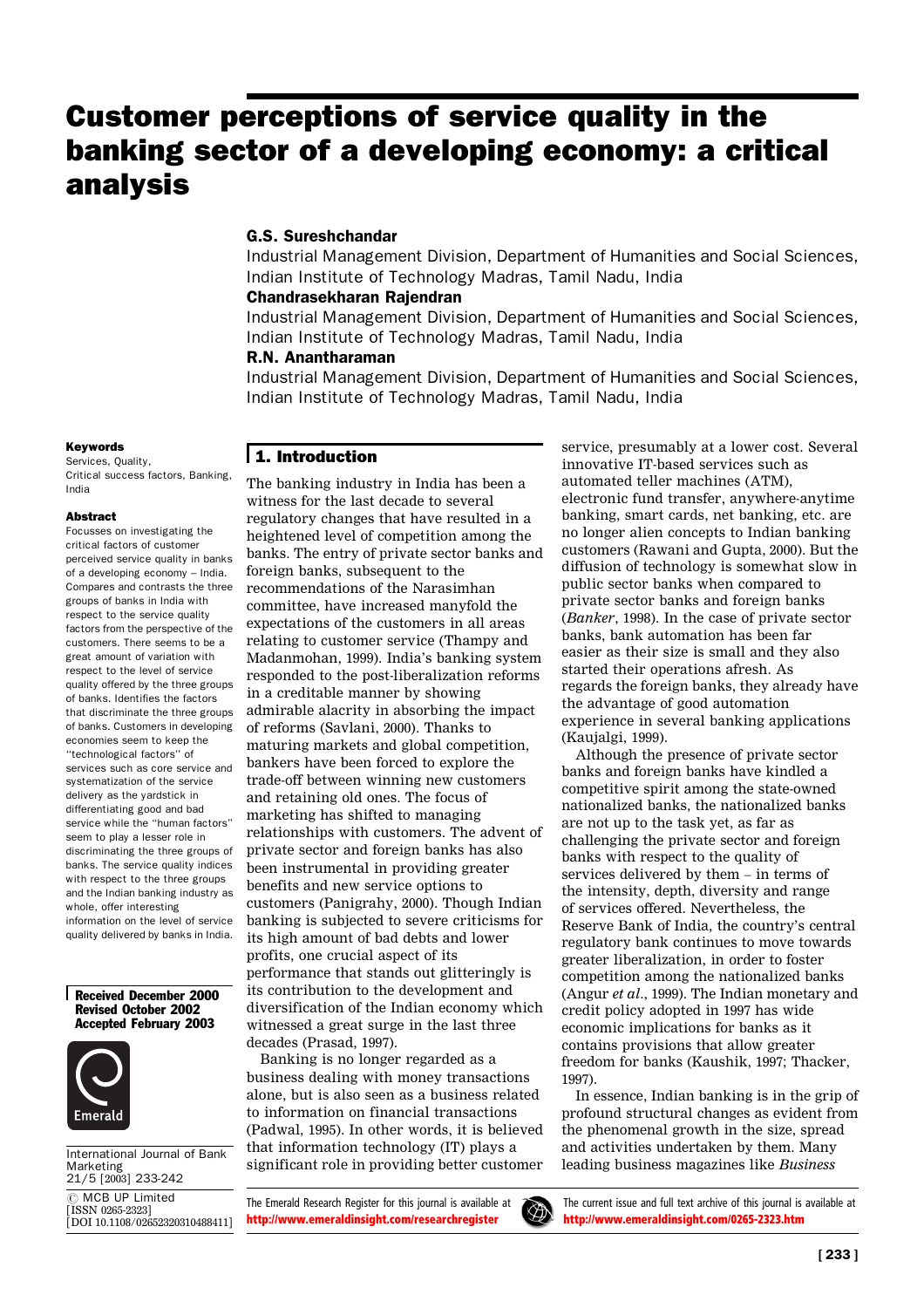Today and Business India have, of late, started ranking the banks on several criteria such as operational ratios, profitability ratios, productivity ratios, financial parameters, net profits, total assets, advances and total deposits (Business India, 1995; 1996; 1998: Business Today, 1998a, b: 1999). These rankings were in essence based on financial aspects rather than on quality of service delivered. Therefore an analysis of banks in India from a "service-quality perspective" may sound interesting at this juncture. Such an investigation may provide the banks with subtle, intricate details that will help them to achieve the elusive competitive edge that they are searching for. Moreover, these service-quality issues have long been neglected in developing economies when compared to information available about developed economies like the USA and Europe (Kassem, 1989; Firoz and Maghrabi, 1994; Yavas et al., 1997) and this also applies to the banking industry (Angur et al., 1999). India, being a huge developing economy, and its banking sector with a wide geographical reach catering to the needs of a huge clientele, offers an excellent scope for research on the issue of quality in banking (as perceived by the customers), and can provide the beacon for the evaluation of effectiveness of banking in developing economies.

In this backdrop, the present study makes a spirited attempt to investigate the servicequality issues from the perspective of the customers in the banking industry of a developing economy - India.

The principal objectives of this paper are therefore twofold:

- 1 to give a brief account of the critical factors of customer-perceived service quality that are used in this study; and
- to present a detailed critique on the criticality of the various factors of service quality in the three groups of banks (namely, public sector, private sector, and foreign) in India.

Before dealing with the service-quality issues a terse explanation on how the different factors of customer-perceived service quality are operationalized would not be out of place here.

## 2. Determinants of customerperceived service quality

#### 2.1 Instrument for measuring service quality

The research literature on service quality contains numerous models by different researchers across the world. However, the SERVQUAL instrument (Parasuraman et al., 1988), a 22-item scale that measures service quality along five factors, namely: reliability; responsiveness; assurance; empathy; and tangibles, forms the foundation on which all other works have been built. Interestingly, the conceptualization, dimensionality. operationalization, measurement and applications of SERVQUAL have been subjected to some severe criticisms as well (see Buttle, 1996). In spite of such reprehension on the efficacy of SERVQUAL across different service settings, there is a general agreement that the 22 items are reasonably good predictors of service quality in its wholeness. But a careful scrutiny of the 22 items implies that the items at large deal with the element of human interaction/intervention in the service delivery and the rest on the tangible facets of service (such as the effect of atmospherics, design and décor elements, appearance of equipment, employee appearance, etc.). Therefore the SERVQUAL instrument seems to have overlooked some other important factors of service quality namely:

- the service product or the core service;
- systematization/standardization of service delivery (the non-human element); and
- the social responsibility of the service organization.

In an effort to conceptualize service quality (by taking in to account all the aspects of customer-perceived service quality, including those already addressed in the existing instruments and those that are left out in the empirical service quality literature), Sureshchandar et al. (2001) identified five factors of service quality as critical from the customers' point of view. These factors are:

- 1 core service or service product;
- 2 human element of service delivery;
- $\overline{a}$ systematization of service delivery: non-human element;
- tangibles of service servicescapes; and  $\overline{4}$
- 5 social responsibility.

Numerous other research studies have discussed in detail the importance of the aforementioned factors of service quality. Table I depicts the literature evidence on the criticality of these service-quality factors from the customers' point of view. Table II briefly summarizes the different factors of service quality. In another research work Sureshchandar et al. (2002) empirically validated the proposed service-quality factors, by developing a survey instrument consisting of 41 items.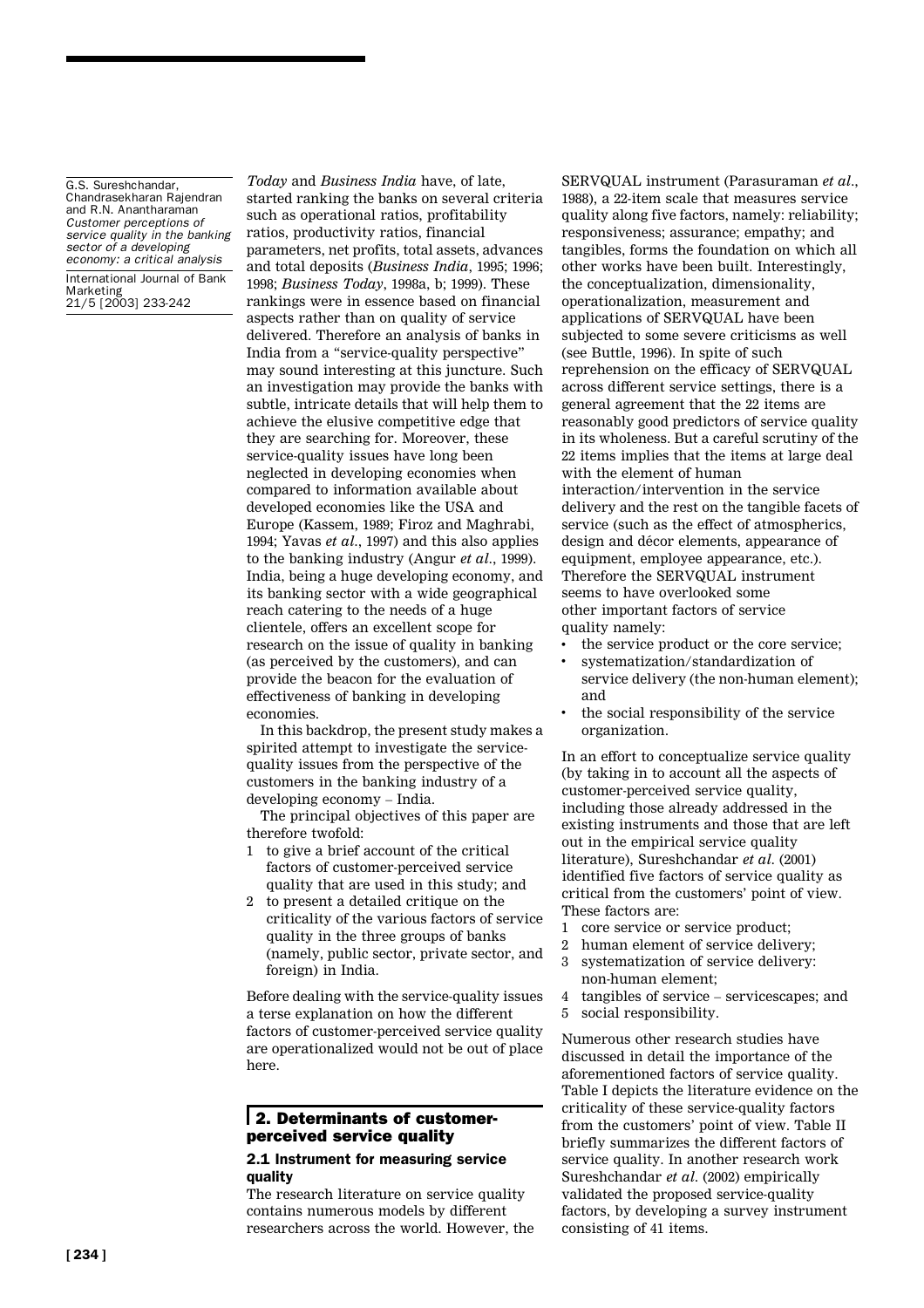## $Table I$

G.S. Sureshchandar,<br>Chandrasekharan Rajendran and R.N. Anantharaman Customer perceptions of service quality in the banking sector of a developing economy: a critical analysis International Journal of Bank Marketing<br>21/5 [2003] 233-242

Topology of the quality management literature accentuating the criticality of the various factors of service quality from the perspective of the customers

|             | SI, no. Critical factors                                  | Literature evidence                                                                                                                                                                                                                                                        |  |  |
|-------------|-----------------------------------------------------------|----------------------------------------------------------------------------------------------------------------------------------------------------------------------------------------------------------------------------------------------------------------------------|--|--|
| 1.          | Core service or service product                           | Neslin (1983); Chapman and Jackson (1987);<br>Hauser and Clausing (1988); Rust and Oliver (1994);<br>Schneider and Bowen (1995)                                                                                                                                            |  |  |
| $\mathbf 2$ | Human element of service<br>delivery                      | Parasuraman et al. (1985, 1988, 1991, 1994a, b);<br>Schneider and Bowen (1985, 1992, 1993, 1995);<br>Mills and Morris (1986); Norman (1991); Harber et al. (1993a, b);<br>Stebbing (1993); Schneider et al. (1994, 1996a, b)                                               |  |  |
| 3           | Systematization of service<br>delivery: non-human element | Sasser and Fulmer (1990); Zemke and Schaaf (1990);<br>Spenley, (1994); Ahire et al., (1995); Milakovich (1995);<br>Smith (1995)                                                                                                                                            |  |  |
| 4           | Tangibles of service:<br>servicescapes                    | Kotler (1973); Shostack (1977a, b);<br>Booms and Bitner (1982); Rapoport (1982);<br>Parasuraman et al. (1985, 1988, 1991, 1994a, b);<br>Upah and Fulton (1985); Zeithaml et al. (1985); Bitner (1986);<br>Berry and Clark (1986); Baker (1987); Schneider and Bowen (1995) |  |  |
| 5           | Social responsibility                                     | Zemke and Schaaf (1990); US Department of Commerce and<br>Technology Administration (1997, 1998, 1999, 2000)                                                                                                                                                               |  |  |

This instrument has been developed on the basis of an exhaustive review of the literature (prescriptive, conceptual, empirical and practitioner) and also based on a pilot survey among customers of banks in India. Feedback has also been collected from experts (i.e. academicians and researchers) in the field. The instrument has been refined several times based on the pilot study findings and on the comments and suggestions of the experts. Also, the instrument has been developed in order to maximally capture all the aspects of service quality, and to specifically address the issues of the banking industry. The different operating elements of service quality with respect to the five factors are presented in the Appendix.

#### 2.2 Methodology and instrument standardization

The items with respect to the various dimensions have been jumbled and arranged in a random order in the instrument. The sampling procedure used for the study was stratified random sampling. The stratification has been done based on the type of bank (e.g. public sector, private sector and foreign bank). From each group of banks, about 150 customers (retail banking) have been randomly selected. Data have been collected using the "personal-contact" approach, i.e. the respondents have been approached personally and given a detailed explanation about the survey (including its purpose, the meaning of the items and what is expected of the respondents).

## Table II

The critical factors of customer-perceived service quality

| SI. no.        | <b>Critical factors</b>                                   | <b>Explanation of the critical factors</b>                                                                                                                                                                                                                                                                                                                                                        |
|----------------|-----------------------------------------------------------|---------------------------------------------------------------------------------------------------------------------------------------------------------------------------------------------------------------------------------------------------------------------------------------------------------------------------------------------------------------------------------------------------|
| 1              | Core service or service product                           | The core service portrays the "content" of a service. It portrays the "what" of a service, i.e. the<br>service product is whatever features that are offered in a service                                                                                                                                                                                                                         |
| $\overline{2}$ | Human element of service delivery                         | This factor refers to all aspects (reliability, responsiveness, assurance empathy, moments of truth,<br>critical incident and recovery) that will fall under the domain of the human element in the service<br>delivery                                                                                                                                                                           |
| 3              | Systematization of service delivery:<br>non-human element | The processes, procedures, systems and technology that would make a service a seamlessness one.<br>Customers would always like and expect the service delivery processes to be perfectly<br>standardized, streamlined, and simplified so that they could receive the service without any<br>hassles, hiccups or undesired/inordinate questioning by the service providers                         |
| 4              | Tangibles of service:<br>servicescape                     | The tangible facets of the service facility (equipment, machinery, signage, employee appearance,<br>etc.) or the man-made physical environment, popularly known as the "service scapes"                                                                                                                                                                                                           |
| 5              | Social responsibility                                     | Social responsibility helps an organization to lead as a corporate citizen in encouraging ethical<br>behaviour in everything it does. These subtle, but nevertheless forceful, elements send strong<br>signals towards improving the organization's image and goodwill and consequently influencing<br>the customers' overall evaluation of service quality and their loyalty to the organization |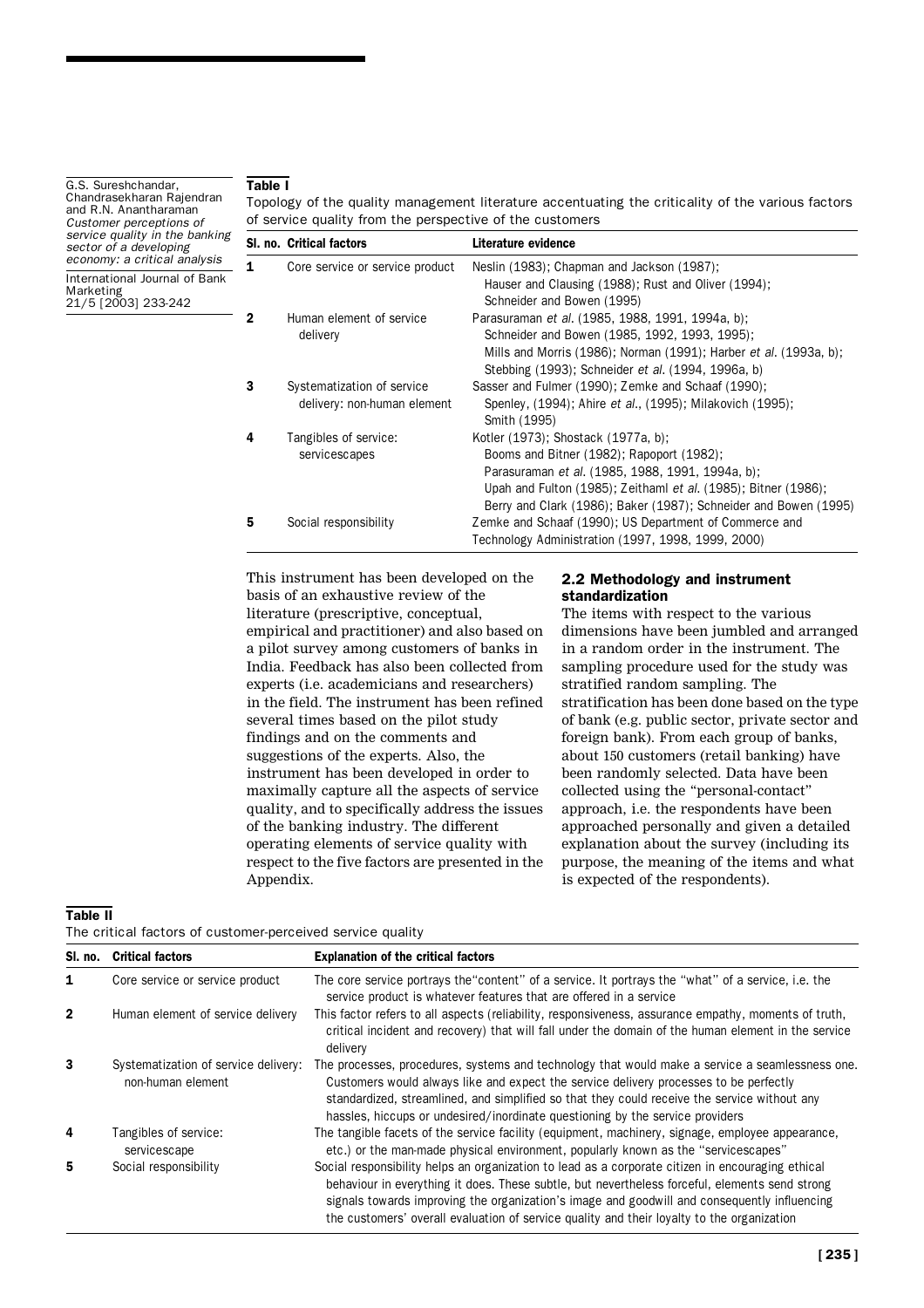Questionnaires have been distributed to the customers and they have been asked to give their perception of the level of service quality delivered by the banks on a seven-point Likert scale (ranging from  $1$  – indicating very poor to  $7$  – indicating very good). The respondents have been asked to contact the researchers whenever they encounter any difficulty in responding to the questionnaire. A total of 452 customers from 51 different banks have been approached, from whom 277 correctly completed questionnaires from 43 banks have been obtained, thereby yielding a response rate of about 60 per cent. Table III shows the number of banks in each sector and the corresponding number of respondents (customers) who have participated in the study. The high response rate is due to the personal-contact approach used followed by periodic follow-ups over the telephone and personal visits.

The standardization of the instrument has been carried out by tests of unidimensionality, reliability, convergent validity, discriminant validity and criterion-related validities using a confirmatory factor analysis approach. The service-quality factors thus arrived at form the basis for the analysis reported in the present study.

## 3. Analyses, results and discussion

An attempt is being made here to study the level of service quality (from the viewpoint of the customers) in the Indian banking sector. The differences between the three groups of banks with respect to service quality delivered to the customers have been found by using ANOVA, along with the post hoc test of Bonferroni (Darlington, 1990) and multiple discriminant analysis. Service quality indices (SQI) have also been calculated for the three sectors of banks.

#### 3.1 Discrimination in the three groups of banks with respect to customer-perceived service quality - ANOVA and Bonferroni

The three groups of banks have been compared from the customers' view of service quality. In order to accomplish comparison, the following hypotheses have been tested:

- H1. There is no significant difference between the three groups of banks in terms of service quality with respect to core service
- H<sub>2</sub>. There is no significant difference between the three groups of banks in terms of service quality with respect to human element of service delivery.
- H<sub>3</sub>. There is no significant difference between the three groups of banks in terms of service quality with respect to the standardization of service delivery.
- H4. There is no significant difference between the three groups of banks in terms of service quality with respect to tangibles of service.
- H<sub>5</sub>. There is no significant difference between the three groups of banks in terms of service quality with respect to social responsibility.

The results of ANOVA and the post hoc test of Bonferroni for the five factors are summarized in Table IV

It can be inferred from the  $F$  values that there are significant differences between the three groups of banks with respect to all the five factors of service quality. Therefore  $H1$ to H<sub>5</sub> have been rejected implying significant relationships between the three groups of banks with respect to all the five factors of service quality

Further the Bonferroni comparisons have revealed significant differences between public sector banks and private sector banks, public sector banks and foreign banks, and private sector banks and foreign banks with respect to four out of the five factors of service quality, namely:

- $\mathbf{1}$ core service:
- $2^{\circ}$ human element of service delivery;
- $\mathbf{R}$ standardization of service delivery; and
- the tangibles facet of service.  $\overline{4}$

With respect to social responsibility there are significant differences between public sector banks and private sector banks and public sector banks and foreign banks. But there are no significant differences between private sector banks and foreign banks in the case of social responsibility.

#### $Table III$

Distribution of respondents (customers) among the three groups of banks

|                              | Category of banks    |                       |                |       |
|------------------------------|----------------------|-----------------------|----------------|-------|
|                              | <b>Public sector</b> | <b>Private sector</b> | <b>Foreign</b> | Total |
| Number of banks              | 15                   | 14                    | 14             | 43    |
| <b>Number of respondents</b> | 98                   | 86                    | 93             | 277   |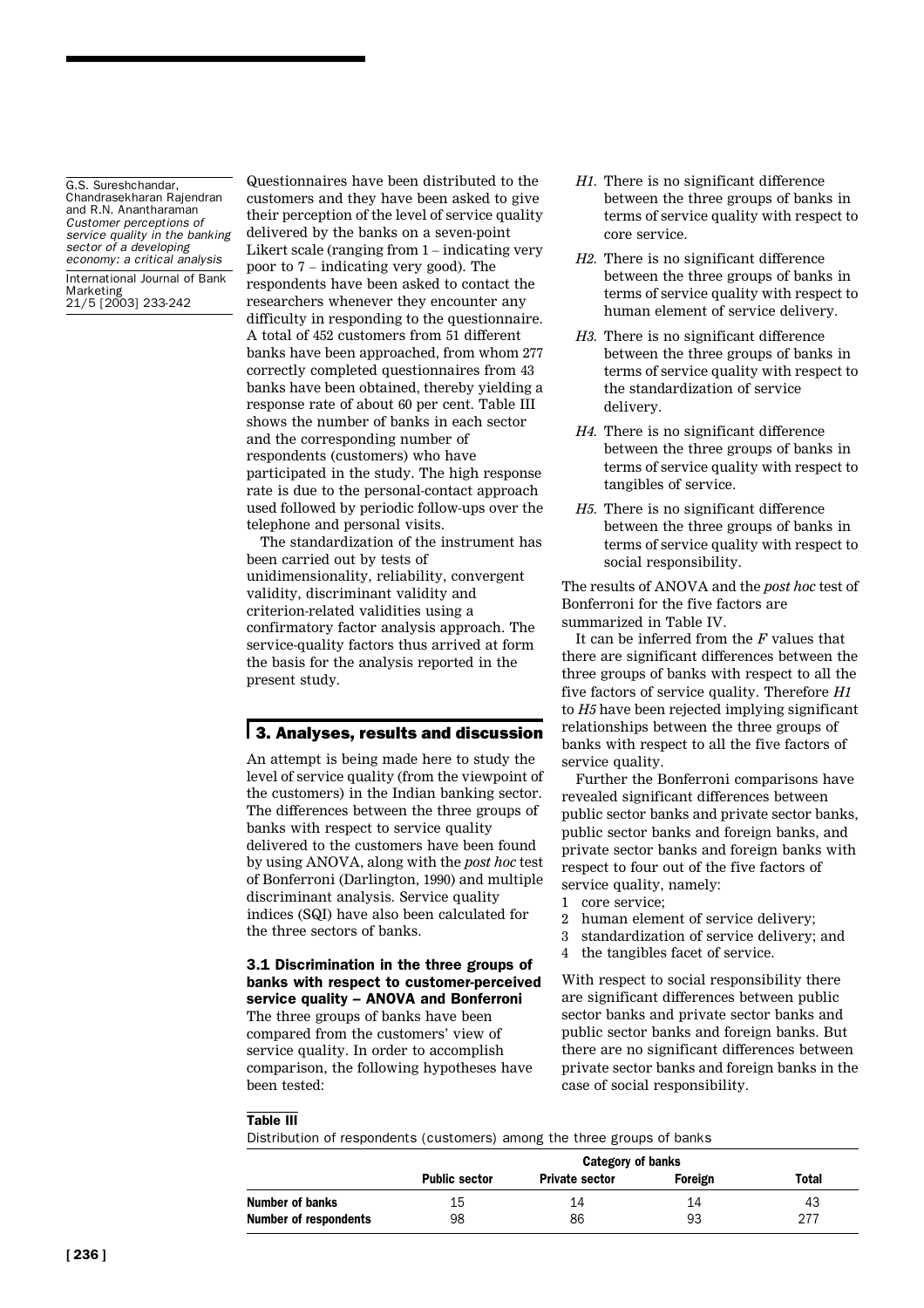## Table IV

G.S. Sureshchandar Chandrasekharan Rajendran and R.N. Anantharaman Customer perceptions of service quality in the banking sector of a developing economy: a critical analysis International Journal of Bank Marketing<br>21/5 [2003] 233-242

Results of ANOVA and Bonferroni to test for significant differences between the three groups of banks in terms of service quality with respect to the five factors (H1-H5)

|                                                                                                          | SI, no. Critical dimensions                               |         | ANOVA (F) Bonferroni comparisons                         |
|----------------------------------------------------------------------------------------------------------|-----------------------------------------------------------|---------|----------------------------------------------------------|
| -1                                                                                                       | Core service or service product                           | 66.45** | $PSB - PtSB^*$ . $PSB - FB^*$ . $PtSB - FB^*$            |
| $\overline{\mathbf{2}}$                                                                                  | Human element of service delivery                         | 46.64** | $PSB - PtSB^*$ , $PSB - FB^*$ , $PtSB - FB^*$            |
| -3                                                                                                       | Systematization of service delivery: non-human<br>element | 51.34** | $PSB - PtSB^*$ , $PSB - FB^*$ , $PtSB - FB^*$            |
| 4                                                                                                        | Tangibles of service: servicescapes                       | 37.66** | $PSB - PtSB^*$ , $PSB - FB^*$ , $PtSB - FB^*$            |
| 5                                                                                                        | Social responsibility                                     |         | 39.77** $PSB - PtSB^*$ , $PSB - FB^*$ , $PtSB - FB^{NS}$ |
| <b>Notes:</b> $*$ Significant at the 0.05 level: $**$ Significant at the 0.01 level: NS; not significant |                                                           |         |                                                          |

**Notes:** \* Significant at the 0.05 level: Significant at the 0.01 level; NS: not significant

The above findings that the three groups of banks seem to vary significantly in the level of service quality they deliver to their customers. These results actually go along anticipated lines as there is bound to be significant differences among the three groups of banks from the view-point of the customer, because the three groups of banks are fundamentally different with respect to the nature and scope of their operations and management of the same.

Having empirically established that there are differences among the three groups of banks, the next challenge is to investigate the factors of service quality that are contributing to such differences. The next section discusses the same.

#### 3.2 Discrimination in the three groups of banks with respect to customer-perceived service quality - multiple discriminant analysis

In order to ascertain the factors that discriminate the three groups of banks most, the following hypothesis has been formulated:

H6. There is no significant difference between the three groups of banks with respect to all the service-quality factors taken together.

In order to test the above hypothesis, multiple discriminant analysis has been performed on the five factors of service quality. The results of the discriminant analysis showing the significance of the discriminant functions are shown in Table V.

It can be observed that the first function turned out to be highly significant, while the second function is not. The first function contributes to 98.53 per cent of the variance and the second function contributes to just 1.47 per cent of the variance. The Wilk's lamda transformed as the  $\chi^2$  for function 1 has found a significant difference between the three groups with both the functions taken together. The Wilk's lamda for the second function has turned out to be

insignificant in differentiating the three groups.

Therefore, H6 is rejected indicating significant differences among the three groups of banks with respect to all the factors of service quality across the first function only

The results of the structure matrix, i.e. structural correlations between the dimensions and the canonical discriminant functions are shown in Table VI. These values indicate the relative contributions of the service-quality factors in discriminating the three groups of banks.

The results of discriminant analysis have indicated that the technological factors (viz. systematization of service delivery and core service) seem to be contributing more to the discrimination than the people-oriented factors (namely, the human element of service delivery). This may be because of the fact that in developing countries like India, the standardization of the technological aspects of service production and delivery is yet to take place resulting in high variation among these factors across the different groups of banks. This finding is in contrast to the developed countries, where there is a good level of standardization of the technological factors, and hence customers' view the human aspects of service delivery for differentiating services (see Angur et al., 1999). This observation also shows that the human element of service delivery appears to be almost equally prevalent among the three groups of banks as far as developing countries are concerned

3.3 SOI for the different factors of service quality among the three groups of banks The SQI values for the different factors of service quality with respect to the three sectors are summarized in the Table VII. The SQI for a particular sector (public sector, private sector and foreign banks) with respect to a particular factor is the average value (mean of the customers' scores) of that factor score per item. For instance, the SQI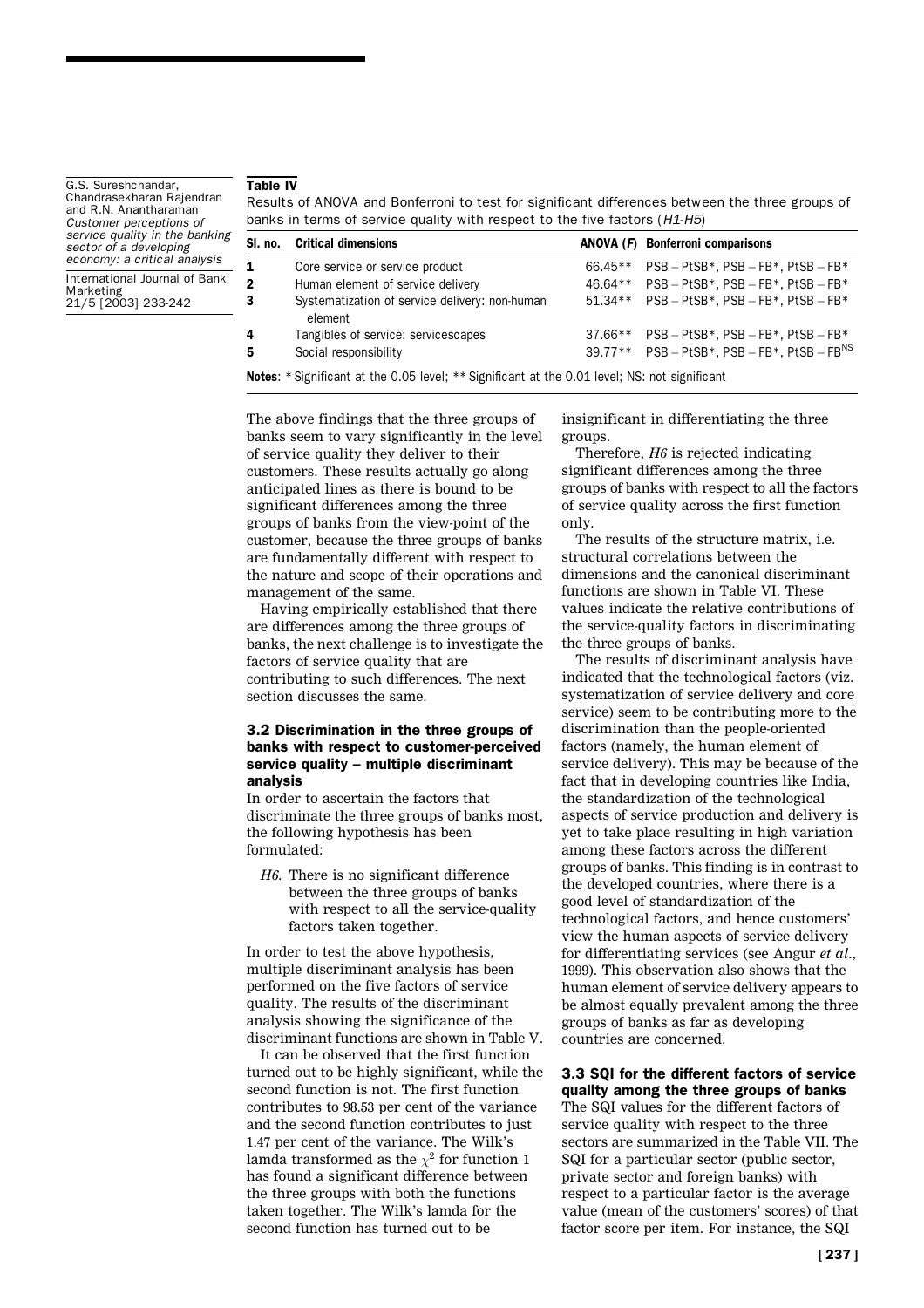### $T$ ahle V

G.S. Sureshchandar Chandrasekharan Rajendran and R.N. Anantharaman Customer perceptions of service quality in the banking sector of a developing economy: a critical analysis International Journal of Bank Marketing<br>21/5 [2003] 233-242

Results of the discriminant analysis - significance of the discriminant functions

| Function | Eigenvalue | $\%$ of variance | <b>Canonical correlation</b> | Wilk's lamda | dof |                    |
|----------|------------|------------------|------------------------------|--------------|-----|--------------------|
|          | 2.12       | 98.53            | 0.82                         | 0.31         | 10  | 317.78*            |
|          | 0.03       | 1.47             | 0.18                         | 0.97         |     | 8.46 <sup>NS</sup> |
|          |            | $\blacksquare$   |                              |              |     |                    |

**Notes:** \* Significant at the 0.01 level; NS: not significant

#### **Table VI**

Results of the discriminant analysis - structure matrix

| Factor                              | <b>Function 1</b> | <b>Function 2</b> |
|-------------------------------------|-------------------|-------------------|
| Systematization of service delivery | 0.41              | 0.60 <sup>a</sup> |
| Core service                        | 0.47              | 0.56 <sup>a</sup> |
| Social responsibility               | 0.36              | $0.53^{a}$        |
| <b>Tangibles</b>                    | 0.35              | $0.47^{\circ}$    |
| Human element of service delivery   | $0.40*$           | 0.29              |
|                                     |                   |                   |

**Note:** <sup>a</sup>Denotes largest absolute correlation between each variable and any discriminant function

#### **Table VII**

SQI for the three groups of banks

| SI, no.      | Factor                              |      | Public sector banks Private sector banks Foreign banks Overall |      |      |
|--------------|-------------------------------------|------|----------------------------------------------------------------|------|------|
|              | Core service                        | 4.44 | 5.53                                                           | 6.24 | 5.38 |
| $\mathbf{2}$ | Human element of service delivery   | 4.55 | 5.50                                                           | 5.99 | 5.41 |
| $\mathbf{3}$ | Systematization of service delivery | 4.49 | 5.37                                                           | 6.02 | 5.26 |
| 4            | Tangibles of service                | 4.35 | 5.25                                                           | 5.87 | 5.14 |
| 5            | Social responsibility               | 6.46 | 4.56                                                           | 4.41 | 5.18 |

for core service with respect to public sector banks has been computed to be 4.44. This is calculated by taking the average of the 98 responses (number of respondents in the public sector category) and normalizing it by dividing by five (number of items with respect to this dimension).

The SQI for the three groups have shown that the foreign banks perform well with respect to four of the five factors of service quality (with the exception of social responsibility). This again may be due to the experience and expertise they already have in other countries. Having competed with world class banks in other countries, the foreign banks, no wonder, are able to deliver top class service, especially in terms of developing and delivering service products (e.g. ATM, room service facility, telephonic banking, round the clock banking, and other innovative service products) more effectively and by streamlining their operations (evident from the high SQI they got for the factors core service and systematization of service delivery). Banking being a high contact service, in addition to what is delivered and how it is delivered (both human and non-human aspects), the physical environment also has a great impact on the service perceptions by customers. The foreign banks seem to be doing well in this

aspect as well. Close to the heels of the foreign banks are private sector banks which also do fairly well with respect to these four factors. But, the lack of responsibility to society by both foreign banks and private sector banks is evident from their poor SQI for social responsibility.

The public sector banks with their wide network of branches, serving as a guiding mechanism for the socioeconomic metamorphosis of the country, are naturally perceived to have high social responsibility by the customers. But their SQI for the other four factors are not encouraging. The public sector banks have been taking the customers for granted as there were not many alternatives available to the customers. But with the entry of the private sector banks and foreign banks, Indian customers have now more options to choose from. In addition, the customers tend to compare the services offered by public sector banks with their counterparts in the private sector and foreign categories, thereby giving a poor rating to public sector banks on these factors. Customer service is such an important aspect of the banking industry that if organizations tend to overlook it, it may prove disastrous for them. Only if public sector banks take immediate action on focussing more on the service quality issues immediately, will they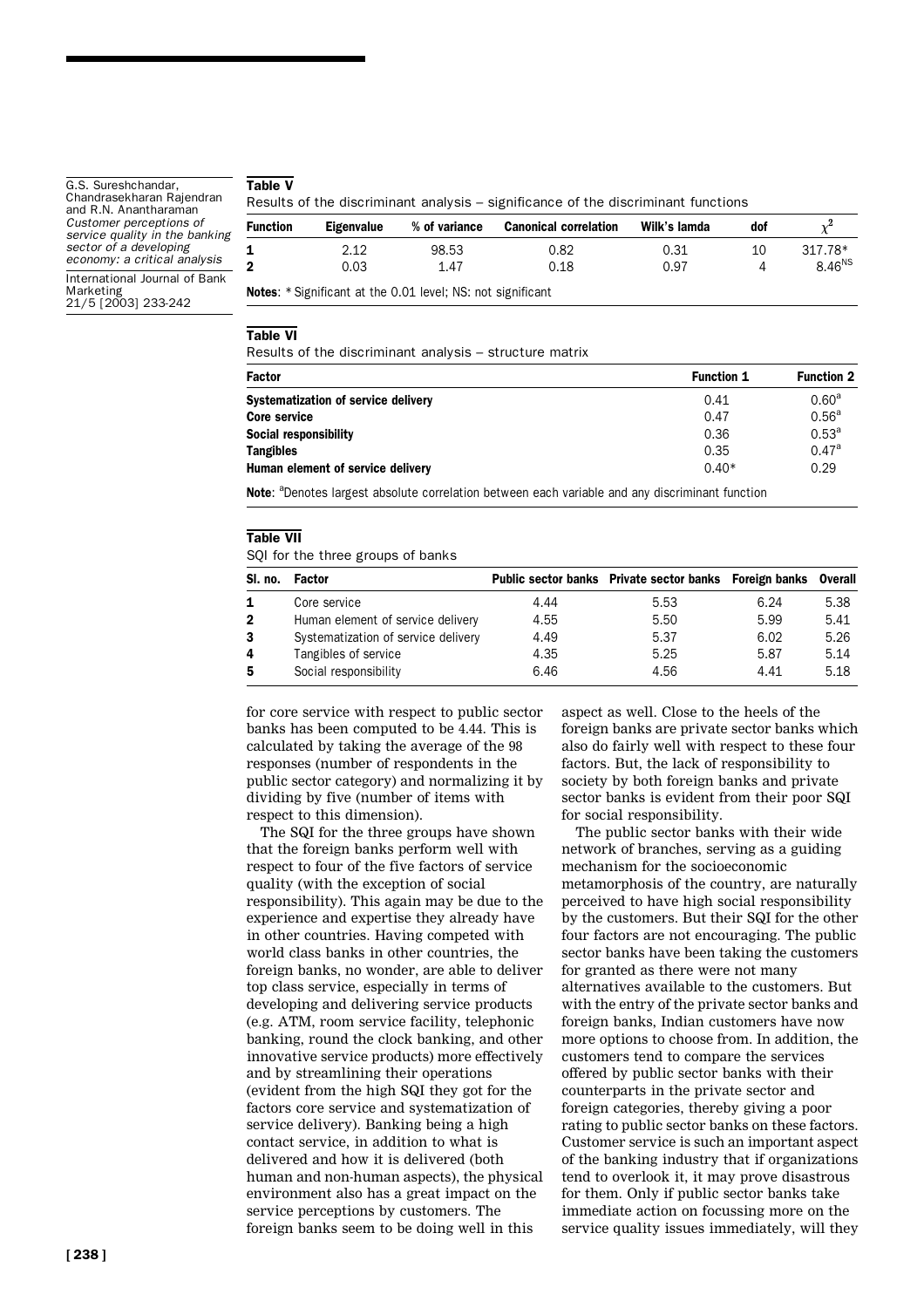be able to keep pace with foreign banks and private sector banks, in terms of delivering quality service in the foreseeable future.

The SQI for all the banks taken together have indicated a reasonably good performance with all the indices exceeding "5" on a seven-point scale. This is again because of the presence of foreign banks and private sector banks, which have done very well with respect to these dimensions. But a lot seems to be desired in terms of delivering quality service when compared to the excellent services that are provided by world class banks

## 4. Summarv

The present study has critically examined the service-quality issues (from the perspective of customers) with respect to a developing economy - India. The three groups of banks in India (public sector, private sector and foreign banks) have been compared with respect to each of the five factors of service quality. The three groups of banks in India seem to vary significantly in terms of the delivery of the five servicequality factors. From the customer perceptions of service quality the technological factors (core service and systematization of the service delivery) appear to contribute more in differentiating the three sectors while the people-oriented factor (human element of service delivery) appears to contribute less to the discrimination. The results have also indicated that foreign banks seem to be performing well followed by private sector banks and public sector banks. The overall SQI for the different service-quality factors have revealed that there is considerable scope for improvement as regards the Indian scenario

This research work has been carried out in India (which is a developing economy), and hence there is a possibility of cultural bias playing a role in the outcome of the study as quality management practices in developing economies may vary significantly from those of developed economies. For example, the study has established that the technological factors seem to be the differentiating factor among the three groups of banks as far as customer perceptions of service quality are concerned. This finding highlights the unstable nature of these facets in developing economies, which may not be true in developed economies. Therefore there is a need to duplicate this study in developed economies as well.

Such trans-national studies across different nations and economies are indispensable for a clear understanding of the criticality of the various factors of customer-perceived service quality across different cultures. This is even truer given the fact that the research issues with respect to service quality have been extensively researched in developed economies, while there is a scarcity of such research works (especially empirical) in developing economies. The present study therefore attempts to add value to the topic of bank service quality, especially in a developing economy, from the perspective of the customers

#### **References**

- Ahire, L.S., Landeros, R. and Golhar, D.Y. (1995). "Total quality management: a literature review and an agenda for future research". Production and Operations Management, Vol. 4 No. 3, pp. 277-306.
- Angur, M.G., Nataraajan, R. and Jahera, J.S. Jr (1999). "Service quality in the banking industry: an assessment in a developing economy", International Journal of Bank Marketing, Vol. 17 No. 3, pp. 116-23.
- Baker, J. (1987). "The role of the environment in marketing services: the consumer perspective", in Czepiel, J.A., Congram, C.A. and Shanahan, J. (Eds), The Service Challenge: Integrating for Competitive Advantage, American Marketing Association, Chicago, IL, pp. 79-84.
- Banker (The) (1998), "India's state banks still lag the private sector", April.
- Berry, L.L. and Clark, T. (1986), "Four ways to make services more tangible", Business, October-December, pp. 53-4.
- Bitner, M.J. (1986), "Consumer responses to the physical environment in service settings", in Venkatesan, M., Schmalensee, D.M. and Marshall, C. (Eds), Creativity in Services Marketing, American Marketing Association, Chicago, IL, pp. 89-93.
- Booms, B.H. and Bitner, M.J. (1982), "Marketing services by managing the environment", Cornell Hotel and Restaurant Administration Quarterly, Vol. 23 No. 5, pp. 35-9.
- Business India (1995), October-November.
- Business India (1996), October-November.
- Business India (1998), November.
- Business Today (1998a), April.
- Business Today (1998b). November.
- Business Today (1999), November-December.
- Buttle, F. (1996), "SERVQUAL: review, critique, research agenda". European Journal of Marketing, Vol. 30 No. 1, pp. 8-32.
- Chapman, R.G. and Jackson, R. (1987), College Choice of Academically Able Students: The Influence of No-need Financial Aid and Other Factors, Research Monograph No. 10, College Entrance Examination Board, New York, NY.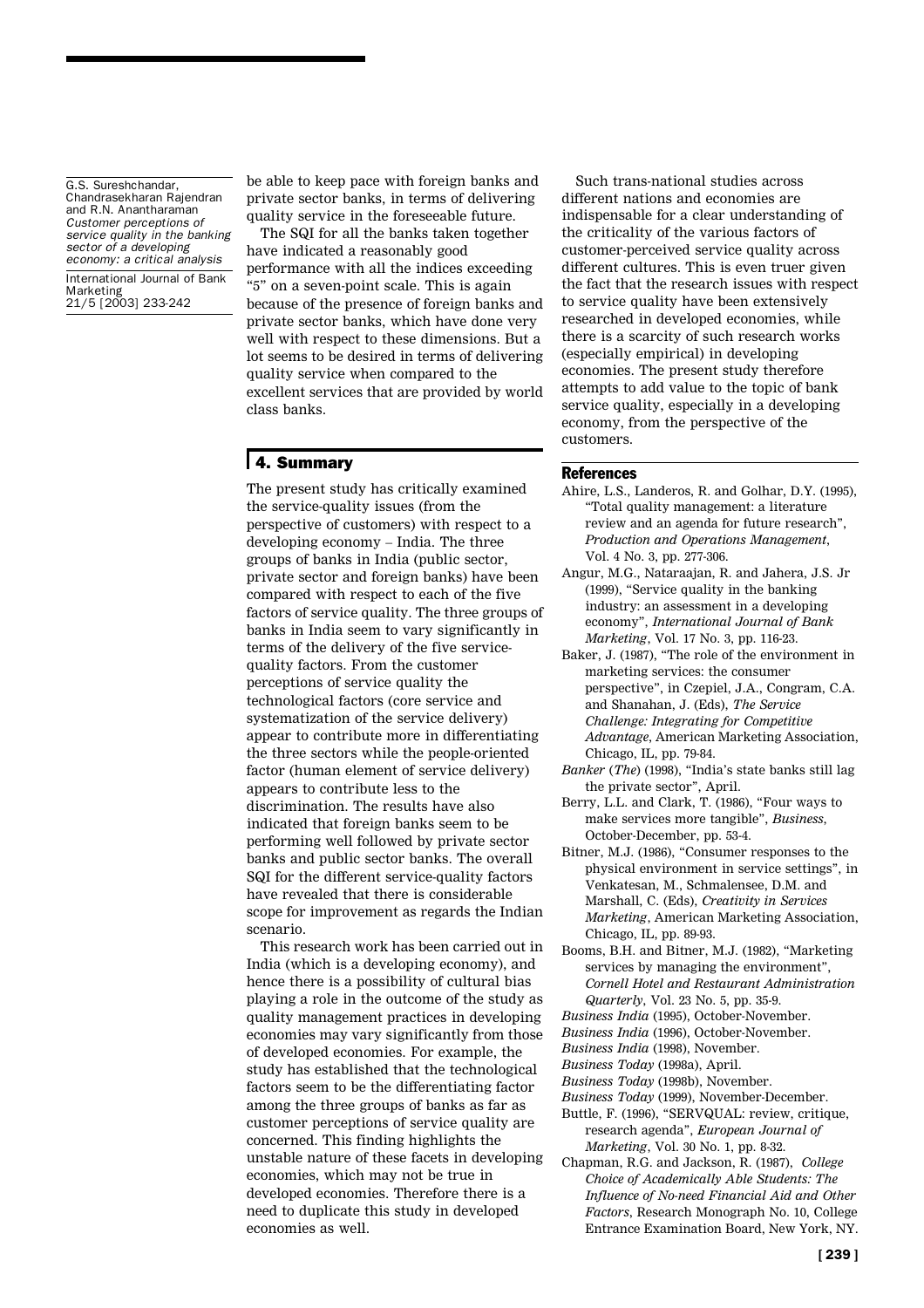- Darlington, R.B. (1990), Regression and Linear Models, McGraw-Hill, Singapore.
- Firoz, N.M. and Maghrabi, A.S. (1994), "The role of service marketing in economic development: an analysis", International Journal of Management, Vol. 2, pp. 641-747.

Harber, D., Burgess, K. and Barclay, D. (1993a), "Total quality management as a cultural intervention: an integrative review", International Journal of Quality and Reliability Management, Vol. 10 No. 6, pp. 17-27.

- Harber, D., Burgess, K. and Barclay, D. (1993b), "Total quality management as a cultural intervention: an empirical study", International Journal of Quality and Reliability Management, Vol. 10 No. 6, pp. 28-46
- Hauser, J.R. and Clausing, G.I. (1988), "The house of quality". Harvard Business Review. Vol. 66 No. 3, pp. 63-73.
- Kassem, S. (1998), "Services marketing: the Arabian Gulf experience". Journal of Services Marketing, Vol. 31 No. 3, pp. 61-71.
- Kaujalgi, V.B. (1999), "Bank automation in India - transition to next millenium", Management Review, Vol. 11, pp. 75-80.
- Kaushik, S. (1997), "India's evolving economic model: a perspective on economic and financial reforms", American Journal of Economics and Sociology, January, pp. 69-84.
- Kotler, P. (1973) "Atmospherics as a marketing tool", Journal of Retailing, Vol. 49 No. 4, pp. 48-64.
- Milakovich, E.M. (1995), Improving Service Quality, St Lucie Press, Delray Beach, FL.
- Mills, P.K. and Morris, J.H. (1986), "Clients as partial employees of service organizations: role development in client participation". Academy of Management Review, Vol. 11 No. 4, pp. 726-35.
- Neslin, S.A. (1983), "Designing new outpatient health services: linking service features to subjective consumer perceptions", Journal of Health Care Marketing, Vol. 3, pp. 8-21.
- Norman, R. (1991), Service Management, John Wiley & Sons, Chichester.
- Padwal, S.M. (1995), "Need for an information strategy in the financial sector", MDI Management Journal, Vol. 8, pp. 17-29.
- Panigrahy. D. (2000), "Relationship marketing: an opportunity for bankers in the next millenium", Proceedings of the International Conference on Delivering Service Quality - Managerial Challenges for the 21st Century. New Delhi, pp. 85-91.
- Parasuraman, A., Zeithaml, V.A. and Berry, L.L. (1985), "A conceptual model of service quality and its implications for future research", Journal of Marketing, Vol. 49 No. 4, pp. 41-50.
- Parasuraman, A., Zeithaml, V.A. and Berry, L.L. (1988), "SERVQUAL: a multiple-item scale for measuring consumer perceptions of service quality", Journal of Retailing, Spring, pp. 12-40.
- Parasuraman, A., Zeithaml, V.A. and Berry, L.L. (1991), "Refinement and reassessment of the SERVQUAL scale", Journal of Retailing, Vol. 67 No. 4, pp. 420-50.
- Parasuraman, A., Zeithaml, V.A. and Berry, L.L. (1994a). "Alternative scales for measuring service quality: a comparative assessment based on psychometric and diagnostic criteria", Journal of Retailing, Vol. 70, Fall, pp. 201-30.
- Parasuraman, A., Zeithaml, V.A. and Berry, L.L. (1994b), "Reassessment of expectations as a comparison standard in measuring service quality: implications for further research", Journal of Marketing, Vol. 58, January, pp. 111-24.
- Prasad, B.R. (1997), "Indian banking: a key catalyst in economic development", Connections, April.
- Rapoport, A. (1982), The Meaning of the Built Environment, Sage Publications, Beverly  $Hills$   $CA$
- Rawani, A.M. and Gupta, M.P. (2000). "IT versus service quality in banks - a few learning issues", Proceedings of the International Conference on Delivering Service Quality - Managerial Challenges for the 21st Century, New Delhi, pp. 167-72.
- Rust, R.T. and Oliver, R.L. (1994), "Service quality: insights and managerial implications from the frontier", in Rust, R.T. and Oliver, R.L. (Eds), Service Quality: New Directions in Theory and Practice, Sage Publications, London, pp. 1-20.
- Sasser, E.W. and Fulmer, W.E. (1990), "Creating personalized service delivery systems", in Bowen, D E., Chase, R.B. and Cummings, T.G. (Eds), Service Management Effectiveness, Jossey-Bass, San Francisco, CA, pp. 213-33.
- Savlani, H.D. (2000), "Delivering quality services at two commercial cooperative banks in Gujarat", Proceedings of the International Conference on Delivering Service Quality - Managerial Challenges for the 21st Century, New Delhi, pp. 153-9.
- Schneider, B. and Bowen, D.E. (1985), "Employee and customer perceptions of service in banks: replication and extension", Journal of Applied Psychology, Vol. 70 No. 3, pp. 423-33.
- Schneider, B. and Bowen, D.E. (1992), "Personnel/human resources management in the service sector", Research in Personnel and Human Resource Management, Vol. 10. pp. 1-30.
- Schneider, B. and Bowen, D.E. (1993). "The service organization: human resources management is crucial", Organizational Dynamics, Vol. 21 No. 3, pp. 39-52.
- Schneider, B. and Bowen, D.E. (1995), Winning the Service Game, Harvard Business School Press, Boston, MA.
- Schneider, B., Brief, A.P. and Guzzo, R.A. (1996a), "Creating a climate and culture for sustainable organizational change", Organizational Dynamics, Vol. 24, pp. 7-19.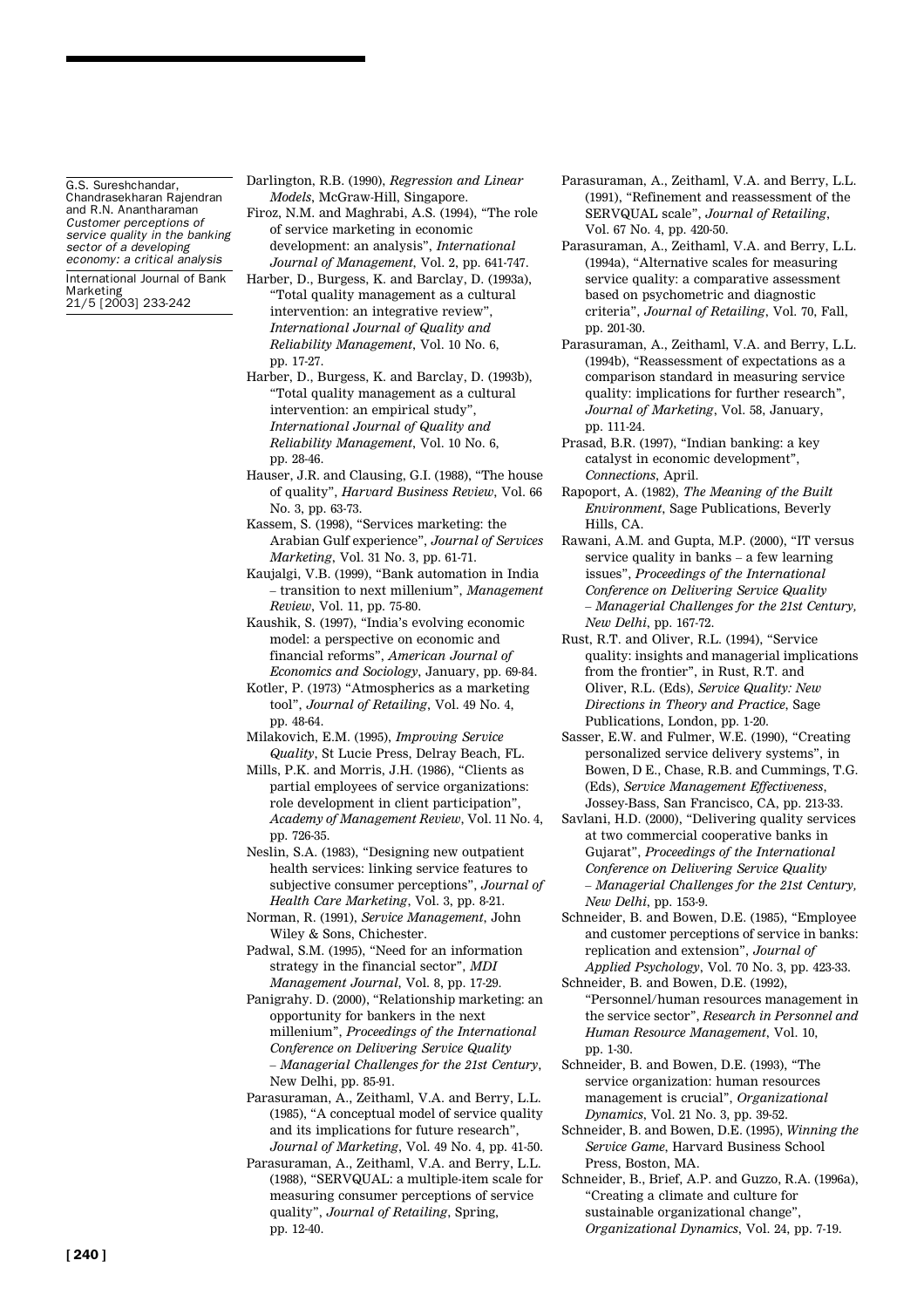- Schneider, B., Gunnarson, S.K. and Niles-Jolly, K. (1994), "Creating the climate and culture of success", Organizational Dynamics, Vol. 23, pp. 17-29.
- Schneider, B., Ashworth, S.D., Higgs, A.C. and Carr L. (1996b), "Design, validity, and use of strategically focused employee attitude surveys", Personnel Psychology, Vol. 49, pp. 695-705.
- Shostack, G.L. (1977a), "Breaking free from product marketing", Journal of Marketing, Vol. 41, April, pp. 73-80.
- Shostack, G.L. (1977b), "Banks sell services not things", Bankers Magazine, Vol. 32, Winter, pp. 40-5.
- Smith, S. (1995), The Quality Revolution, Jaico Publishing House, Bombay.
- Spenley, P. (Ed.) (1994), Total Quality Management - A Peratec Executive Briefing, Chapman & Hall, London.
- Stebbing, L. (1993), Quality Management in the Service Industry, Ellis Horwood, Chichester.
- Sureshchandar, G.S., Rajendran, C. and Anantharaman, R.N. (2002), "Determinants of customer perceived service quality: a confirmatory factor analysis approach", Journal of Services Marketing, Vol. 16 No. 1, pp. 9-34.
- Sureshchandar, G.S., Rajendran, C. and Kamalanabhan, T.J. (2001), "Customer perceptions of service quality - a critique", Total Quality Management, Vol. 12 No. 1, pp. 111-24.
- Thacker, S. (1997) "India", International Financial Law Review, July, pp. 29-30.
- Thampy, A. and Madanmohan, T.R. (1999), *Indian* Overseas Bank: Customer Service Survey, Indian Institute of Management, Bangalore, October.
- Upah, G.D. and Fulton, J.M. (1985). "Situation creation in services marketing", in Czepiel, J., Solomon, M. and Suprenant, C. (Eds), The Service Encounter, Lexington Books, Lexington, MA, pp. 255-64.
- US Department of Commerce and Technology Administration (1997), Malcolm Baldrige National Quality Award Guidelines, US Department of Commerce and Technology Administration, NIST.
- US Department of Commerce and Technology Administration (1988), Malcolm Baldrige National Quality Award Guidelines, US Department of Commerce and Technology Administration, NIST.
- US Department of Commerce and Technology Administration (1999), Malcolm Baldrige National Quality Award Guidelines, US Department of Commerce and Technology Administration, NIST.
- US Department of Commerce and Technology Administration (2000), Malcolm Baldrige National Quality Award Guidelines, US Department of Commerce and Technology Administration, NIST.
- Yavas, U., Bilgin, Z. and Shemwell, D.J. (1997), "Service quality in the banking sector in an emerging economy: a consumer survey", International Journal of Bank Marketing, Vol. 15 No. 6, pp. 217-23.
- Zeithaml, V.A., Parasuraman, A. and Berry, L.L. (1985), "Problems and strategies in services marketing", Journal of Marketing, Vol. 49 No. 2, pp. 33-46.
- Zemke, R. and Schaaf, D. (1990), The Service Edge, Penguin Books, New York, NY.

#### Appendix. instruments for measuring customer perceptions of service quality

The service quality instrument has asked for the respondents' perception of the actual level of service quality delivered by the bank with respect to the 41 items on a seven-point Likert scale as shown below:

- $1 = very poor;$
- $2 = poor;$
- $3 =$  slightly poor;
- $4 = average;$
- $5 =$  slightly good;
- $6 = good$ ; and  $7 = very good.$
- 

The items have been jumbled and arranged in a random order in the original instrument. The items corresponding to the five factors of service quality and customer satisfaction are given below.

## 1. Core service or service product

- 1 Diversity and range of services (having a wider range of financial services from the bank, e.g. deposits, retirement accounts, loans for purchases of cars, houses, foreign exchange, traveller's cheques, safe deposit lockers, etc.).
- 2 Intensity and depth of service (having a higher number of options in every service/transaction, e.g. various fixed deposit or recurring deposit schemes with different interest rates, quick cheque clearing facility with a higher service charge, etc.).
- 3 Service innovation (providing information/details on a regular basis through post; telephonic banking; ATM; room service facility; cards to defence personnel, etc.).
- 4 Availability of most service operations in every branch/department of the bank.
- 5 Convenient operating hours and days (e.g. working on Saturdays and Sundays, extended service hours during evenings, weekdays, etc.).